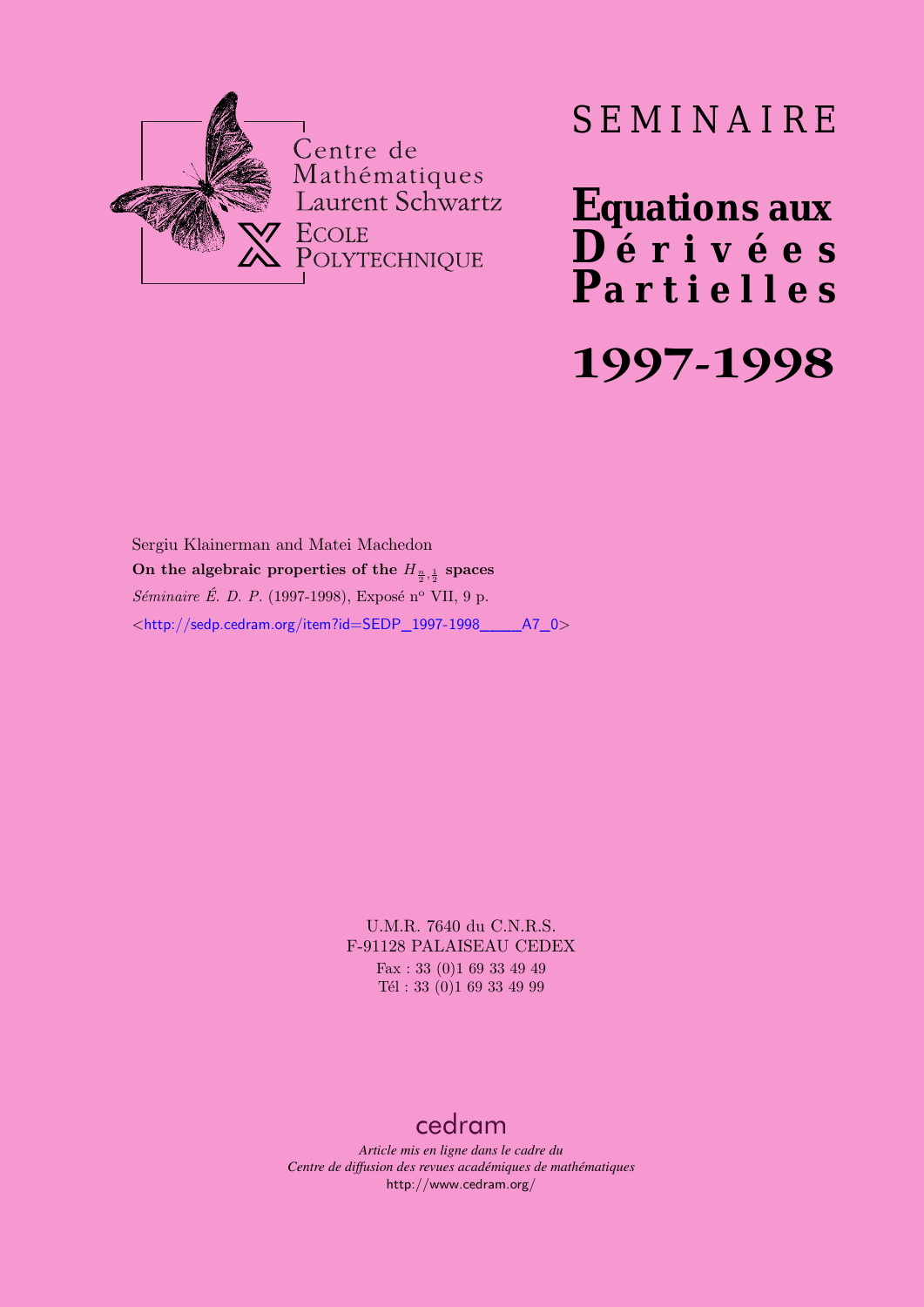## $\frac{1}{2}$ ,  $\frac{1}{2}$  is the algebraic properties of the Hn  $\frac{1}{2}$ ,  $\frac{1}{2}$  is properties

Sergiu Klainerman - Matei Machedon <sup>y</sup>

Department of Mathematics

. A A A A U UNIVERSITY OF MARY USUAL I USA A LA UNIVERSITY OF MARINE OF MARINE OF MARINE OF MARINE OF MARINE O

 $J$  , where  $J$  -  $J$  -  $J$  -  $J$  -  $J$  -  $J$  -  $J$  -  $J$  -  $J$  -  $J$  -  $J$  -  $J$  -  $J$  -  $J$  -  $J$  -  $J$  -  $J$  -  $J$  -  $J$  -  $J$  -  $J$  -  $J$  -  $J$  -  $J$  -  $J$  -  $J$  -  $J$  -  $J$  -  $J$  -  $J$  -  $J$  -  $J$  -  $J$  -  $J$  -  $J$  -

#### Abstract

We investigate the multiplicative properties of the spaces  $H^{\frac{1}{2},\frac{1}{2}}$  As in the case of the classical Sobolev spaces  $H^{\frac{1}{2}}$  this space does not form an algebra. We investigate instead the space  $H^{\frac{1}{2}} \cap L^{\infty}$ , more precisely a subspace of it formed by products of solutions of the homogeneous wave equation with data in  $H^2$ .

It is a well known fact that the classical Sobolev spaces  $H_s(\mathbb{R}^n)$ ,  $s > \frac{n}{2}$ , form and algebra relative to the standard multiplication of functions-  $\frac{1}{2}$  functions-  $\frac{1}{2}$ however for the critical exponent  $s = \frac{n}{2}$ , unless we consider the smaller space  $H_{\frac{n}{2}} \cap$  $L^{\infty}(\mathbb{R})$  for which it is still true. If n is an even integer this fact can be easily proved with the first interval intervals in its original term in its original term in its original term in its original term in the contract of the contract of the contract of the contract of the contract of the contract of the c fact can be obtained with the help of the following characterization of  $H_s(\mathbb{R}^n)$  spaces for  $0 \lt s \lt 1$ : A function  $f \in H_s$  if and only if  $f \in L^2$  and,

$$
\int \int \frac{|f(x+y)-f(x)|^2}{|y|^{n+2s}}dxdy < \infty
$$

Another proof (see  $|\cup|$ ) can be obtained with the help of Littlewood-Paley decompositions-

In recent years the spaces  $H_{s,\delta}(\mathbb{R}^{n+1})$  have surfaced as reasonable hyperbolic analogues of the classical  $H_s$  spaces. See [B]. In [K-MZ] it was proved that, if  $\delta \geq \frac{1}{2}$ ,  $\delta \geq \frac{1}{2}$ and  $n \geq 2$ , these spaces form an algebra. This fact played a fundamental role in the  $\overline{\phantom{a}}$ 

Research partially supported by NSF grant DMS-9400258. Supported also by by the Pascal Foundation of Ecole Normale Superior as well as by a Guggenheim fellowship. Would also like to thank the Laboratoire de Analyse Numerica Numerica Numerica and International International International International International

Research partially supported by NSF grant DMS-9501090

<sup>&</sup>lt;sup>1</sup>We shall present yet another proof of this fact below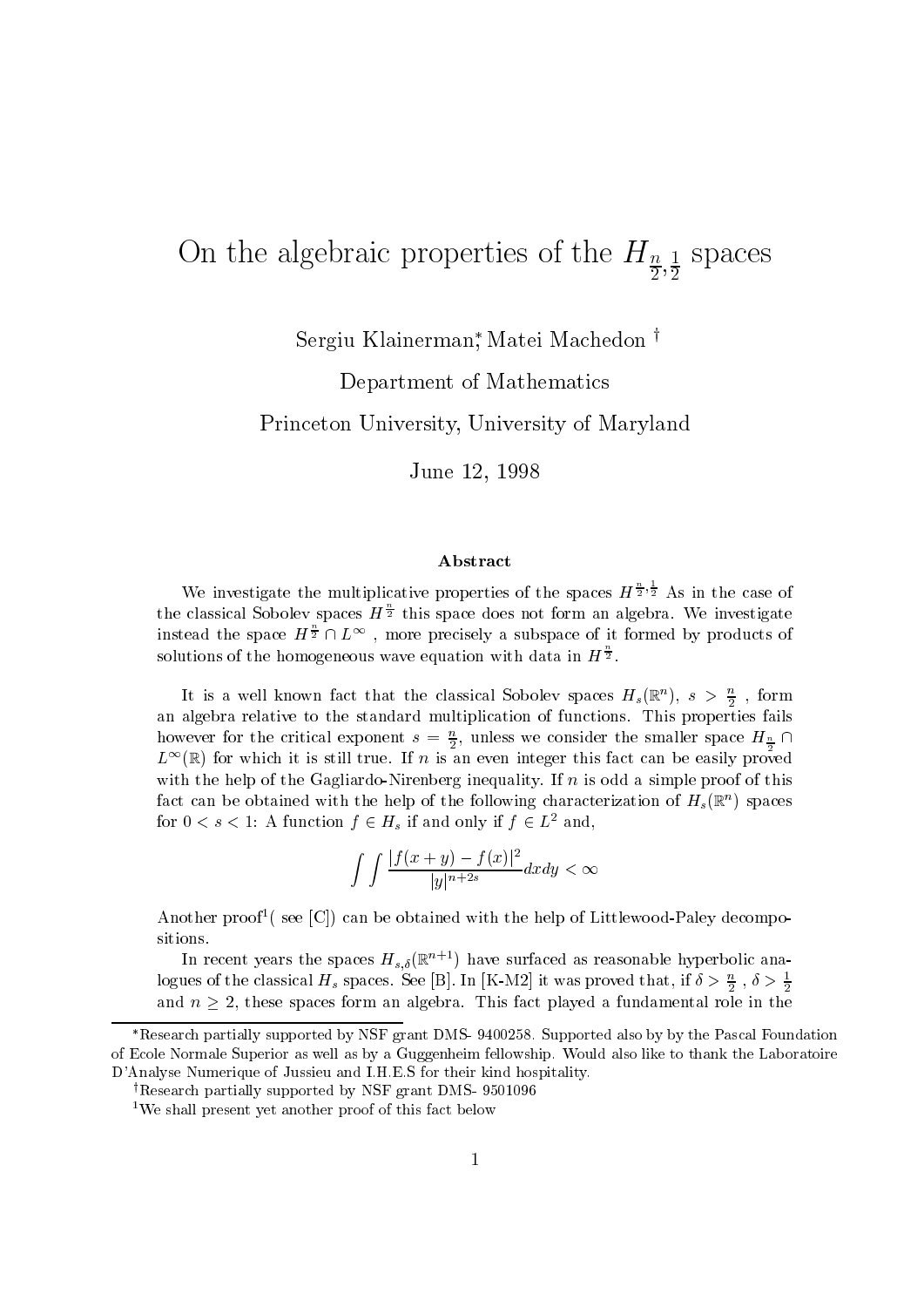proof of local well posedness of the wave maps equations in  $H^*$ , for any  $s > \frac{1}{2}$ . By analogy with the case of classical Sobolev spaces spaces on the case of case of the case of the case of the cas the critical exponents  $s = \frac{n}{2}$ ,  $\delta = \frac{1}{2}$  the space  $H_{\frac{n}{2},\frac{1}{2}} \cap L^{\infty}(\mathbb{R}^{n+1})$  forms also an algebra. Such a fact may play an important role to prove the well posedness of the WaveMaps equations for the critical exponent  $s = \frac{1}{2}$ . There are reasons to believe that such a cerning products  $u_1u_2...u_N$  of solutions of the wave equation  $\Box u_i = 0$  with  $H_{\frac{n}{2}}$  data. It is known, see [K-M1], [K-M2] and [K-S], that for  $N=2$  the product  $u_1u_2 \in H_{\frac{n}{2},\frac{1}{2}}$ . This result does probably fail for N we believe that the following conjecture is true.

**Conjecture:** If  $\Box u = 0$  ,  $u = f$ ,  $\partial_t u = 0$  at  $t = 0$ , there exists  $f_k$  with  $||f_k||_{H_{\frac{n}{2}}} = 1$ such that for the corresponding solutions uk,

$$
\|u_k^3\|_{H_{\frac{n}{2},\frac{1}{2}}}\to\infty
$$

Our main results are contained in the following theorems

**Theorem 1** Let  $n \geq 3$ . Let  $u_i$ ,  $i = 1 \dots N$  verifying  $\Box u_i = 0$  with data<sup>2</sup>  $u_i = f_i \in H_{\frac{n}{2}}$ ,  $\partial_t u_i = g_i \in H_{\frac{n}{2}-1}$  at  $t=0$ . If in addition  $u_i \in L^{\infty}$  then  $u_1 u_2 \ldots u_N \in H_{\frac{n}{2},\frac{1}{2}}$ .

**Theorem 2** Let  $n \geq 3$ . Let F be an analytic function of one real variable whose Fourier transform is <sup>a</sup> compactly supported measure Let u be an arbitrary solution of  $\Box u = 0$  with  $H_{\frac{n}{2}}$  data. Then  $F(u) \in H_{\frac{n}{2},\frac{1}{2}}$ .

Remark- We expect these results to be correct also for n- In fact there is only one place in the proof, the estimate for  $||E_3||_{L^2}$  that requires  $n > 2$ . This term could probably be handled by a direct but long calculation-

As a warm up for the proof of theorem 1 we shall start by presenting an elementary proof of the algebra property of  $H_{\frac{n}{2}}\cap L^{\infty}$ . Let  $u,v\in H_{\frac{n}{2}}\cap L^{\infty};$  to estimate  $D^{\frac{n}{2}}(uv)$ it suffices to estimate the commutator  $E = D\overline{z}(uv) - uD\overline{z}v - vD\overline{z}u$ . In fact we can show that

$$
||E||_{L^2} \le c||D^{\frac{n}{2}}u||_{L^2} ||D^{\frac{n}{2}}v||_{L^2}
$$
\n(1)

from which we derive

$$
||E||_{L^{2}} \leq c \bigg(||D^{\frac{n}{2}}u||_{L^{2}}||D^{\frac{n}{2}}v||_{L^{2}} + ||D^{\frac{n}{2}}u||_{L^{2}}|v|_{L^{\infty}} + ||D^{\frac{n}{2}}v||_{L^{2}}|u|_{L^{\infty}}\bigg) \tag{2}
$$

To prove 1 we write the Fourier transform  $E^{\dagger}$  in the form,

$$
E^{\wedge}(\xi) = \int \sigma(\xi - \eta, \eta) u^{\wedge}(\xi - \eta) v^{\wedge}(\eta) d\eta
$$

In what follows we shall simply say that the  $u_i$  have  $H^{\frac{1}{2}}$  data

<sup>&</sup>lt;sup>3</sup>The exact reqirement is that  $\int e^{c\lambda^2} |\ddot{F}| d\lambda$  be finite.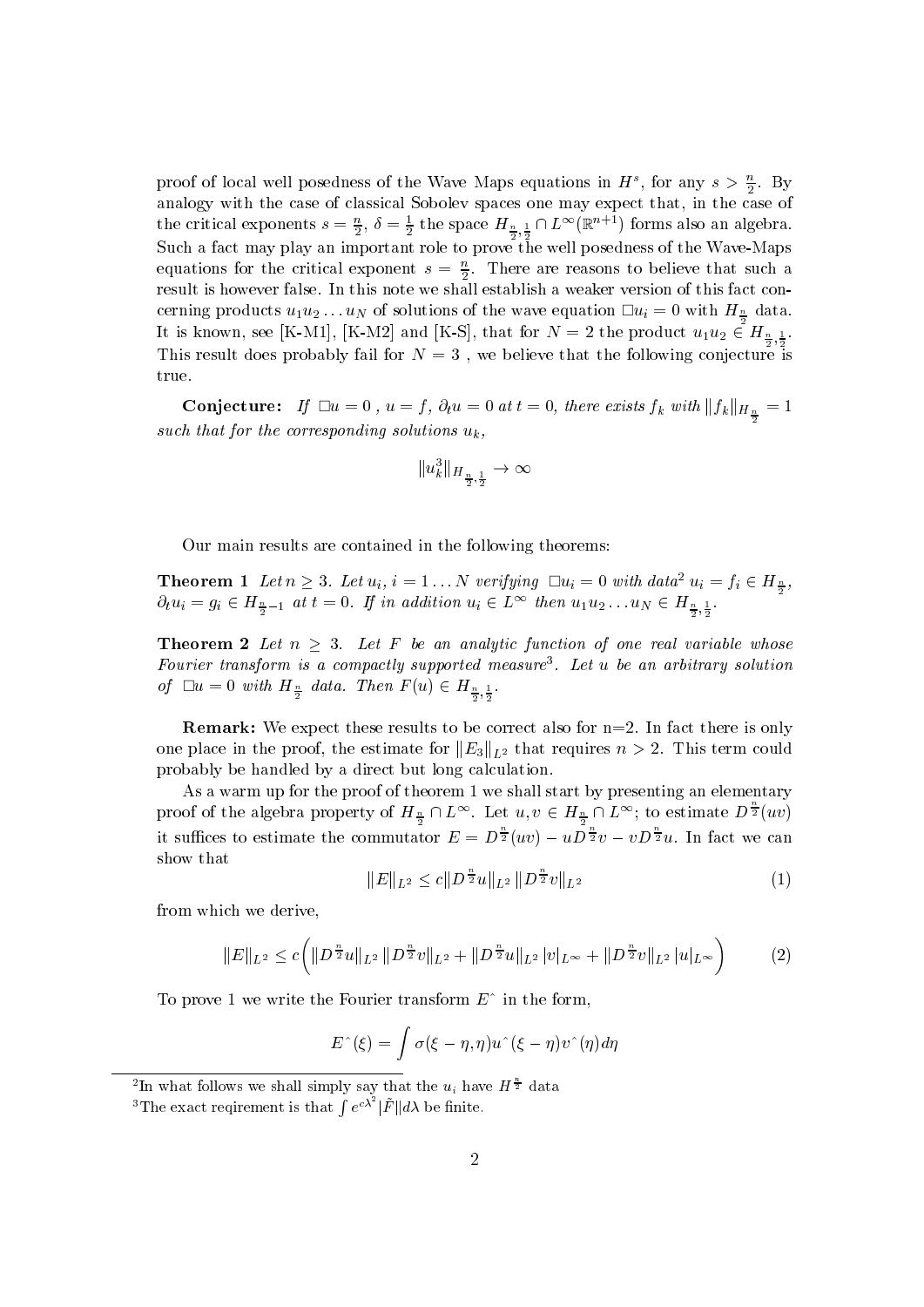where  $\sigma(\xi - \eta, \eta) = |\xi|^{\frac{\gamma}{2}} - |\xi - \eta|^{\frac{\gamma}{2}} - |\eta|^{\frac{\gamma}{2}}$ . Now observe that,

$$
|\sigma(\xi-\eta,\eta)| \leq c \min(|\xi-\eta|,|\eta|) \max \frac{\frac{n}{2}-1}{(|\xi-\eta|,|\eta|)}.
$$

Thus, writing  $|\xi|^{\frac{n}{2}}|u^{\hat{}}(\xi)| = f(\xi), |\xi|^{\frac{n}{2}}|v^{\hat{}}(\xi)| = g(\xi)$  with  $f, g \in L^2$ ,

$$
|E^{\wedge}(\xi)| \leq c \int \left( \frac{1}{|\xi - \eta|^{\frac{n}{2} - 1} |\eta|} + \frac{1}{|\eta|^{\frac{n}{2} - 1} |\xi - \eta|} \right) f(\xi - \eta) g(\eta) d\eta
$$

from which 1 is immediate.

we shall next prove Theorem I am in particular case of N  $\sim$  N  $\sim$  N  $\sim$  N  $\sim$  N  $\sim$  N  $\sim$  N  $\sim$  $\mathcal{D} = W^{\frac{1}{2}}_+ W^{\frac{1}{2}}_-$  by  $W^a_{\pm} F(t, x)$  $\left[ \begin{array}{c} \frac{1}{2} \\ - \end{array} \right]$  by  $W^a_{\pm} F(t, x) = \int \int e^{i\tau t} e^{ix \cdot \xi}$  $e \quad e \quad$   $\frac{1}{T}$   $\pm$  $\left| \left| \tau \right| \pm \xi \right|^{a} u^{*}(\tau, \xi) d\tau d\xi$  where  $\zeta$  deotes the space-time Fourier transform of F. We have to prove that  $\mathcal{D}(u_1u_2u_3) \in L^2$  for all solutions  $\square u_i = 0$  ,  $i = 1,2,3$  with  $H_{\frac{n}{2}}$  data and  $u_i \in L^{\infty}$ .

The main idea of our proof is to consider the following commutator,

$$
E = \mathcal{D}(u_1 u_2 u_3) - u_1 \mathcal{D}(u_2 u_3) - u_2 \mathcal{D}(u_3 u_1) - u_3 \mathcal{D}(u_1 u_2), \tag{3}
$$

for which we prove the estimate

$$
\|E\|_{L^2(\mathbb{R}^{n+1})} \leq C
$$

with a constant C which depends only on the size of the  $H\frac{1}{2}$  horm of the data for u uu- Clearly it suces to prove this estimate for

$$
u_i^{\sim}(\tau,\xi) = \delta(\tau - \epsilon_i|\xi|) \frac{f_i(\xi)}{|\xi|^{\frac{n}{2}}}
$$
\n(4)

where  $\epsilon_i = \pm 1$  and  $f_i \in L^2$ . More precisely we shall prove the estimate,

$$
||E||_{L^{2}(\mathbb{R}^{n+1})} \leq C||f_{1}||_{L^{2}(\mathbb{R}^{n})}||f_{2}||_{L^{2}(\mathbb{R}^{n})}||f_{3}||_{L^{2}(\mathbb{R}^{n})}.
$$
\n(5)

The proof of he Theorem is then an immediate consequence of  $(5)$  and the result for N - To prove we write the spacetime Fourier transform of E in the form

$$
E^{*}(\tau,\xi) = \int \int \int_{\lambda_{1}+\lambda_{2}+\lambda_{3}=\tau,\ \xi_{1}+\xi_{2}+\xi_{3}=\xi} m(\xi_{1},\xi_{2},\xi_{3}) u_{1}^{*}(\lambda_{1},\xi_{1}) u_{2}^{*}(\lambda_{2},\xi_{2}) u_{3}^{*}(\lambda_{3},\xi_{3}) d\tau d\xi
$$
\n(6)

where,  $u_i$ <sup> $\tilde{ }$ </sup> are given by (4) and

$$
m(\xi_1, \xi_2, \xi_3) = d(\epsilon_1|\xi_1| + \epsilon_2|\xi_2| + \epsilon_3|\xi_3|, \xi_1 + \xi_2 + \xi_3) - d(\epsilon_2|\xi_2| + \epsilon_3|\xi_3|, \xi_2 + \xi_3) - d(\epsilon_1|\xi_1| + \epsilon_3|\xi_3|, \xi_1 + \xi_3) - d(\epsilon_1|\xi_1| + \epsilon_2|\xi_2|, \xi_1 + \xi_2)
$$
(7)

and

$$
d(\tau,\xi) = (|\tau| + |\xi|)^{\frac{n}{2}} \, ||\tau| - |\xi||^{\frac{1}{2}}
$$

is the symbol of the operator D. The commutator E was define with the intent that  $m(\xi_1,\xi_2,\xi_3) \equiv 0$  if any of the vectors  $\xi_1,\xi_2,\xi_3$  vanish<sup>\*</sup>. In fact we can prove the following

$$
|m(\xi_1, \xi_2, \xi_3)| \le C \min \frac{1}{2} (|\xi_1|, |\xi_2|, |\xi_3|) \max \frac{1}{2} (|\xi_1|, |\xi_2|, |\xi_3|)
$$
 (8)

<sup>&</sup>lt;sup>4</sup>Observe that that  $d(\epsilon|\xi|, \xi) = 0$ .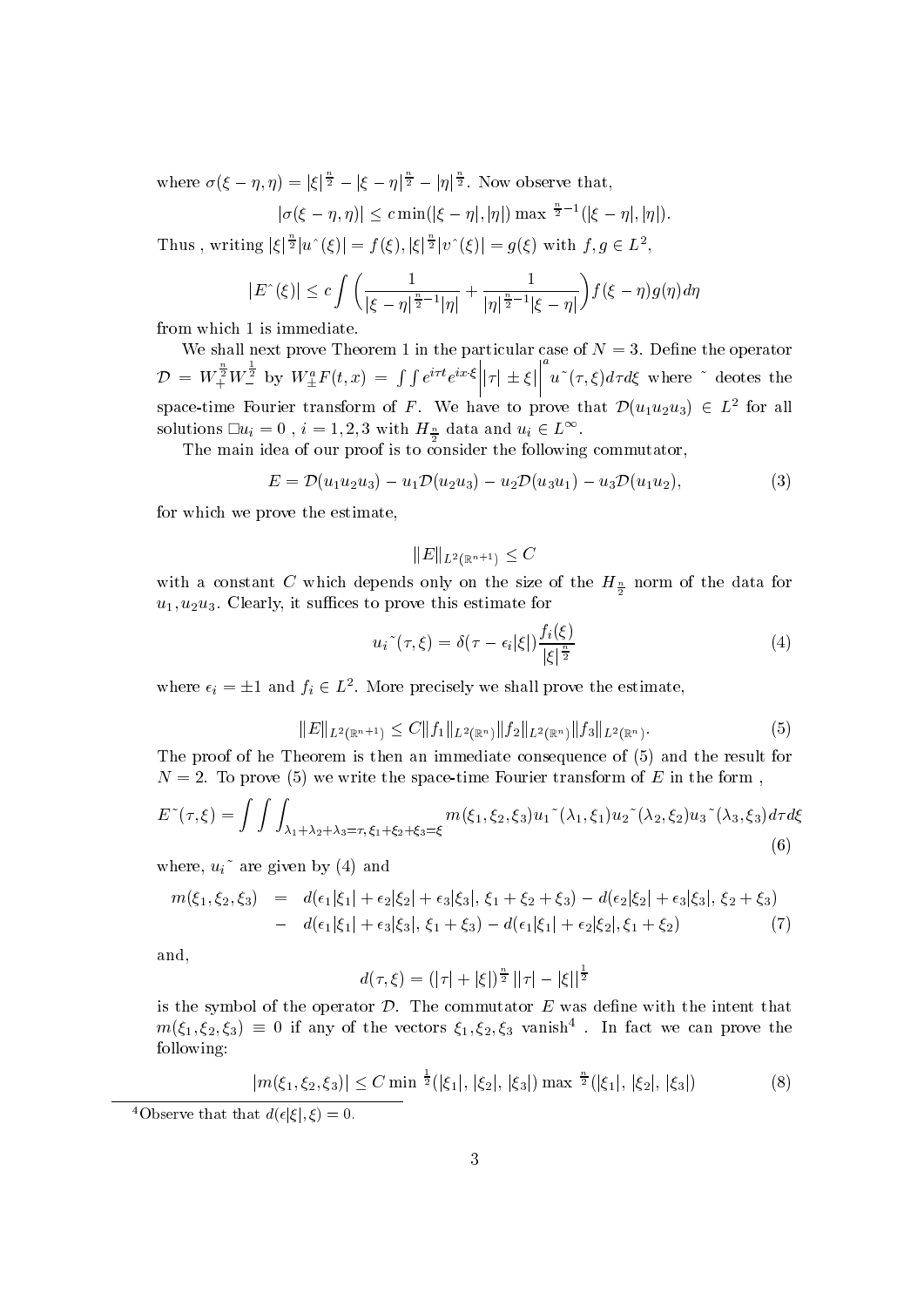Without loss of generality we may assume that in  $(6)$  we integrate only on the region  $|\xi_1| \leq |\xi_2| \leq |\xi_3|$ . Then,  $|m(\xi_1, \xi_2, \xi_3)| \leq C(|\xi_1| \cdot |\xi_2|)^{\frac{1}{4}} |\xi_3|^{\frac{1}{2}}$  and,

$$
|E^{\sim}(\tau,\xi)| \leq C \int \int \int_{\lambda_1+\lambda_2+\lambda_3=\tau,\, \xi_1+\xi_2+\xi_3=\xi} (|\xi_1|\cdot |\xi_2|)^{\frac{1}{4}} |\xi_3|^{\frac{n}{2}} |u_1^{\sim}(\lambda_1,\xi_1) u_2^{\sim}(\lambda_2,\xi_2) u_3^{\sim}(\lambda_3,\xi_3)|.
$$

Henceforth

$$
|E^{\sim}(\tau,\xi)| \leq v_1^{\sim} * v_2^{\sim} * v_3^{\sim}(\tau,\xi), \text{ where}
$$
  

$$
v_i^{\sim}(\tau,\xi) = \delta(\tau - \epsilon_i|\xi_i|)g_i(\xi)
$$

with  $g_1^{\hat{ }}(\xi) = \frac{1}{|\xi|^{\frac{2n-1}{4}}}|f_1(\xi)|, g_2^{\hat{ }}(\xi) = \frac{1}{|\xi|^{\frac{2n-1}{4}}}|f_2(\xi)|,$  and  $g_3^{\hat{ }}(\xi) = |f_3(\xi)|.$  Thus  $v_1, v_2$ and  $v_3$  are solutions of  $\Box v_i = 0$  with data in  $H^{-4}$  and respectively  $L^2$ . By Plancherel formula and Holder inequality

$$
||E||_{L^2} \leq C||v_1v_2v_3||_{L^2} \leq C||v_3||_{L_t^\infty L_x^2} ||v_1||_{L_t^4 L_x^\infty} ||v_2||_{L_t^4 L_x^\infty}
$$

and the proof follows from the following version of the Strichartz-Pecher inequalities. see it is the step than the step than  $\sim$  step than  $\sim$  step than  $\sim$ 

**Proposition 0.1** Let  $v^*(\tau,\xi) = \delta(\tau - |\xi|)g^*(\xi)$  . If  $n \geq 3$  and  $2 < q < \infty$ , we have, with a constant  $C = C_{q_1, q_2}$  are dimensional the dimension n-dimension n-dimension n-dimension n-dimension n-dimension n-dimension n-dimension n-dimension n-dimension n-dimension n-dimension n-dimension n-dimension n-di

$$
||v||_{L_t^q L_x^{\infty}} \leq C_{q,n} ||g||_{\dot{H}_{\frac{n}{2}-\frac{1}{q}}}
$$

more and in the large state of the state of the state of the state of the state of the state of the state of t

$$
C_{q,n} \leq C_n \sqrt{q}
$$

where  $\sim$   $^{10}$  is a constant depending only on  $^{10}$  and  $^{10}$  and  $^{10}$   $^{10}$   $^{10}$   $^{10}$   $^{10}$   $^{10}$   $^{10}$  $4 < q < \infty$ .

We next proceed to prove the theorem in full generality- Given u uN as dened in  $(4)$ , we form the commutator,

$$
E = \mathcal{D}(u_1 \dots u_N) + \sum_{k=1}^{N-2} (-1)^k \sum_{\sigma \in A_k} u_{\sigma(1)} \dots u_{\sigma(k)} \mathcal{D}(u_{\sigma(k+1)} \dots u_{\sigma(N)}) \tag{9}
$$

where  $A_k$  denotes all permutations of  $\{1,\ldots,N\}$  with  $\sigma(1) < \sigma(2) \ldots < \sigma(k)$  and  $\sigma(\kappa+1) < \sigma(\kappa+2) \ldots < \sigma(N)$ . Thus  $A_k$  has  $C_N^N = \frac{1}{k! (N-k)!}$  dist  $k!(N-k)!$ shall prove that

$$
||E||_{L^2(\mathbb{R}^{n+1})} \leq C_N ||f_1||_{L^2(\mathbb{R}^n)} \cdots ||f_N||_{L^2(\mathbb{R}^n)}
$$

More precisely we will prove the following

**Theorem 3** Consider  $u_i^{\dagger} = \delta(\tau - \epsilon_i|\xi|) \frac{j_i(\xi)}{|\xi|^{\frac{n}{2}}}$  with  $f_i \in L^2$  and the commutator E  $a_1$ ,  $a_2$ ,  $a_3$ ,  $a_4$ ,  $a_5$ ,  $a_7$ ,  $a_7$ ,  $a_8$ ,  $a_9$ ,  $a_1$ ,  $a_2$ ,  $a_3$ ,  $a_4$ ,  $a_5$ ,  $a_7$ ,  $a_8$ ,  $a_9$ ,  $a_1$ ,  $a_2$ ,  $a_3$ ,  $a_4$ ,  $a_5$ ,  $a_7$ ,  $a_8$ ,  $a_9$ ,  $a_1$ ,  $a_2$ ,  $a_3$ ,  $a_4$ ,  $a_5$ ,  $a_7$ ,  $a_8$ 

$$
||E||_{L^2(\mathbb{R}^{n+1})} \le (C\sqrt{N})^N ||f_1||_{L^2(\mathbb{R}^n)} \cdot ||f_2||_{L^2(\mathbb{R}^n)} \cdots ||f_N||_{L^2(\mathbb{R}^n)}
$$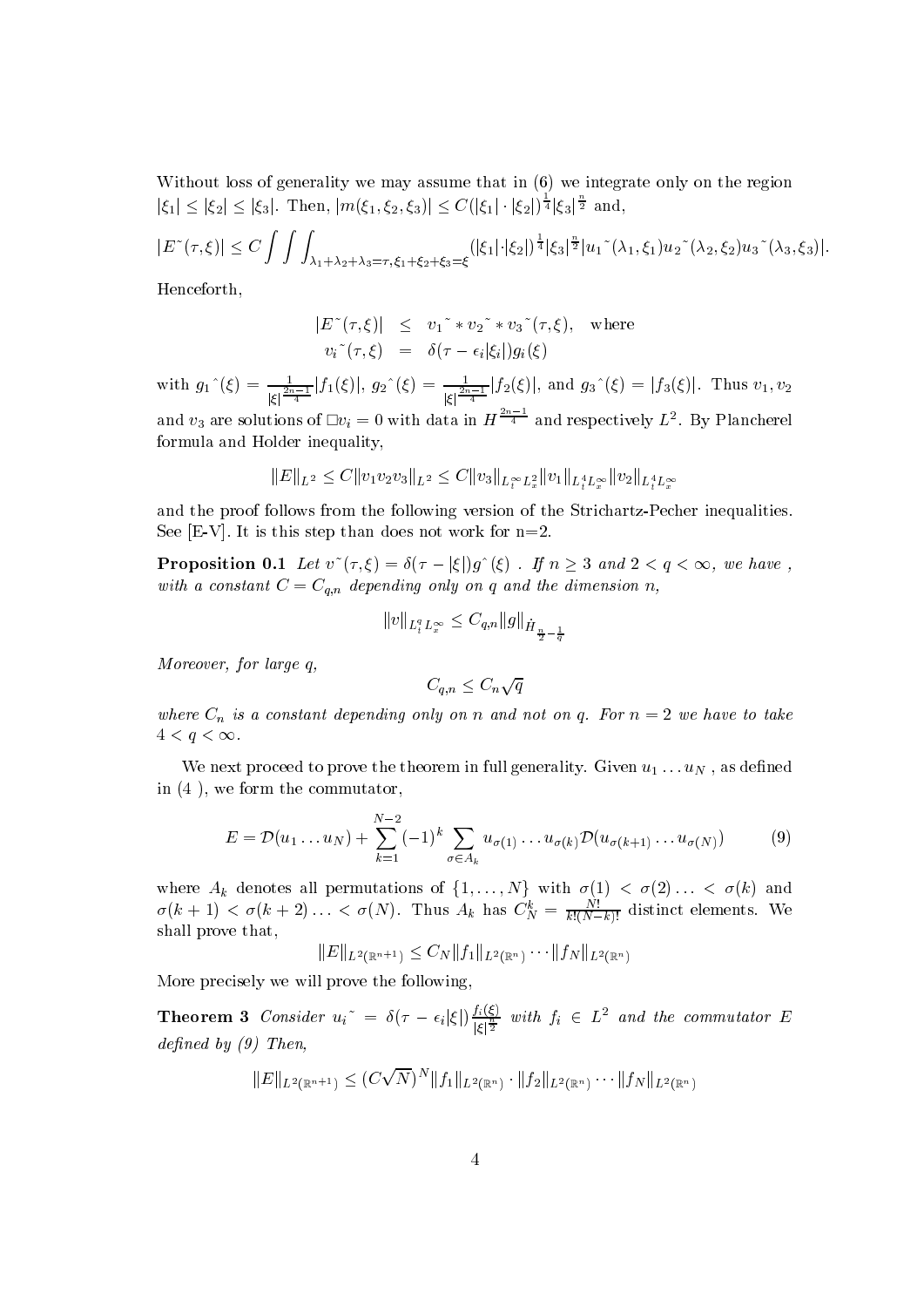Proof of Theorem - The Fourier transform of E can be written in the form

$$
E^{\sim}(\tau,\xi) = \int \cdots \int_{\sum_{i} \lambda_{i}=\tau, \sum_{i} \xi_{i}=\xi} m(\xi_{1},\ldots\xi_{N}) u_{1}^{\sim}(\lambda_{1},\xi_{1})\cdots u_{N}^{\sim}(\lambda_{N},\xi_{N}) d\lambda d\xi \quad (10)
$$

where

$$
m(\xi_1, \dots, \xi_N) = \sum_{k=0}^{N-2} (-1)^k \sum_{\sigma \in A_k} d(\sum_{i=k+1}^N \epsilon_{\sigma(i)} |\xi_{\sigma(i)}|, \sum_{i=k+1}^N \xi_{\sigma(i)})
$$
(11)

Observe that  $m \equiv 0$  whenever any one of the vectors  $\xi_1, \ldots \xi_N$  vanishes. In fact we shall prove the following inequality

$$
m(\xi_1, \dots \xi_N) \le C2^N \min \frac{1}{2}(|\xi_1|, \dots |\xi_N|) \max \frac{n}{2}(|\xi_1|, \dots |\xi_N|)
$$
 (12)

. Assuming the above inequality the theorem can be proved as follows the second  $\mathcal{A}$ we assume, without loss of generality, that  $|\xi_1| \leq |\xi_2| \leq \ldots \leq |\xi_N|$  then,

$$
|m| \leq C |\xi_1|^{\frac{1}{2}} |\xi|^{\frac{n}{2}} \leq C (|\xi_1| \cdots |\xi_{N-1}|)^{\frac{1}{2(N-1)}} |\xi_N|^{\frac{n}{2}}
$$

Therefore

$$
|E^{\sim}|\leq C2^{N}(v_{1}\cdot v_{2}\cdots v_{N})^{\sim}
$$

where  $v_1 \ldots v_N$  verify  $\Box v_i = 0$  with data  $g_i^{\hat{\ }}(\xi) = \frac{1}{|\xi|^{\frac{n}{2}-\frac{1}{2(N-1)}}} |f_i^{\hat{\ }}(\xi)|$  for  $i = 1, \ldots, N-1$ and  $g_N^{\hat{}}(\xi) = |f_N^{\hat{}}(\xi)|$ . Now, in view of Proposition 0.1, for all  $i = 1, 2, ..., N - 1$ 

$$
||v_i||_{L_t^{2(N-1)}L_x^{\infty}} \le CN^{\frac{1}{2}} ||D^{\frac{n}{2}-\frac{1}{2(N-1)}}g_i||_{L^2} = CN^{\frac{1}{2}} ||f_i||_{L^2}.
$$
 Therefore,

$$
||E||_{L^{2}} \leq C2^{N} ||v_{1}||_{L_{t}^{2(N-1)}L_{x}^{\infty}} \cdots ||v_{N-1}||_{L_{t}^{2(N-1)}L_{x}^{\infty}} ||v_{N}||_{L_{t}^{\infty}L_{x}^{2}
$$
  

$$
\leq C^{N}N^{\frac{N}{2}} ||f_{1}||_{L^{2}} \cdots ||f_{N}||_{L^{2}}
$$

and thus prove the desired inequality-

To nish the proof of Theorem it remains to prove and Prop- - - To prove  $(12)$  first rewrite  $(11)$  in the form

$$
m(\xi_1,\ldots \xi_N)=\sum_{k=0}^{N-2}(-1)^k\sum_{\sigma\in A_k}d_{N-k}(\xi_{\sigma(k+1)},\,\xi_{\sigma(k+2)},\ldots,\xi_{\sigma(N)})
$$

where

$$
d_l(\xi_1,\,\xi_2,\ldots,\xi_l)=|\sum_{i=1}^k\xi_i|^\frac{n}{2}\Big|\big|\sum_{i=1}^k\epsilon_i|\xi_i|\big|-\big|\sum_{i=1}^k\xi_i\big|\Big|^\frac{1}{2}
$$

Assume, without loss of generality, that  $|\xi_1| \leq ... |\xi_N|$ . Clearly  $m(\xi_1,...\xi_N)$  can be written in the form as a sum of  $C_{N-1}$  terms of the type  $a_{k+1}(\zeta_1,\zeta_{i_1},\ldots,\zeta_{i_k})$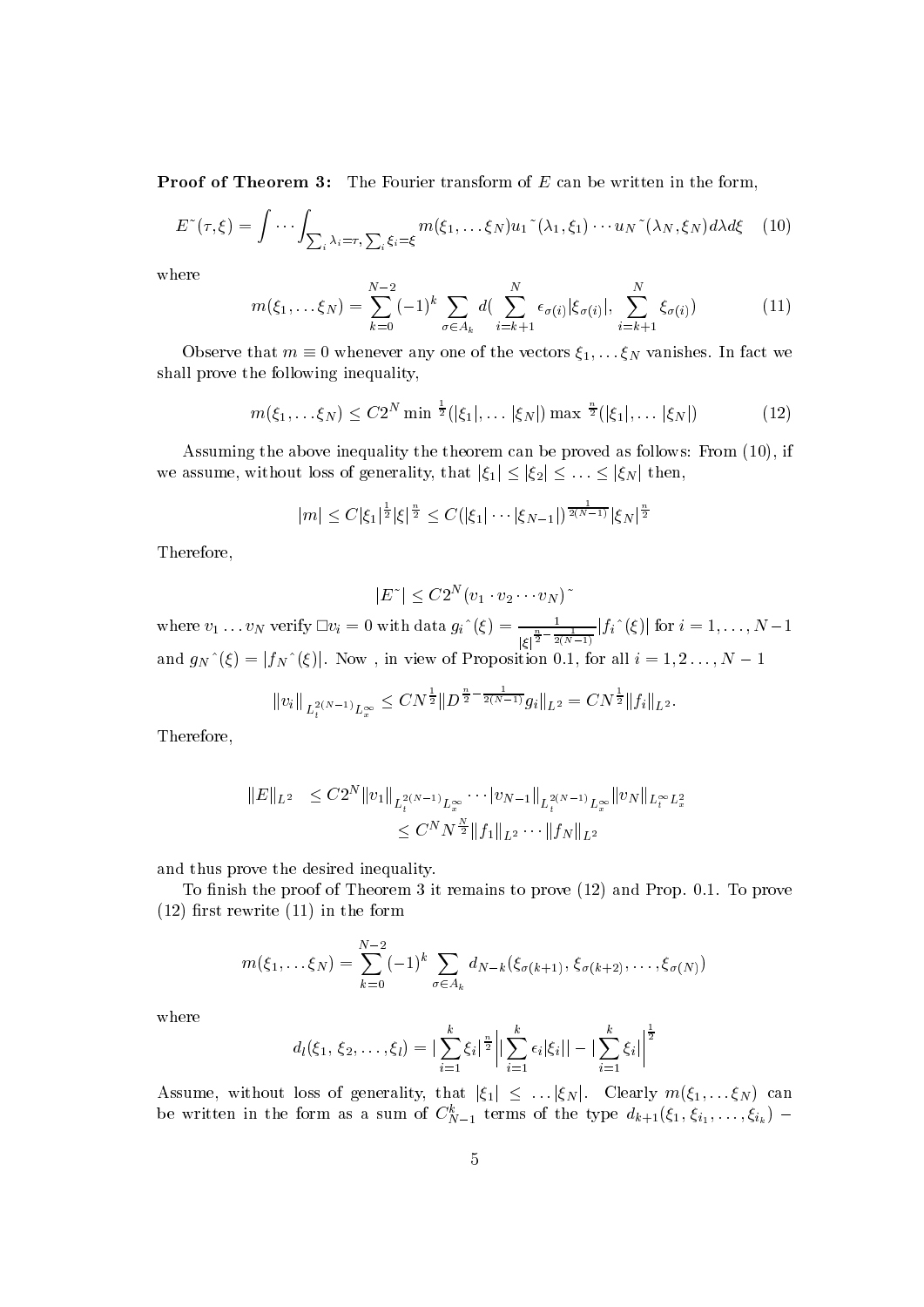$d_k(\xi_{i_1},\ldots,\xi_{i_k})$  where  $1 < i_1 < i_2 \ldots i_k$  , for  $2 \leq k \leq N-1$ , as well terms of the type  $\alpha$  is the internal following from the following  $\alpha$  in the following from the following  $\alpha$ 

$$
d_2(\xi_1, \xi_i) \le c |\xi_1|^{\frac{1}{2}} |\xi_N|^{\frac{\alpha}{2}} \tag{13}
$$

$$
|d_{k+1}(\xi_1, \xi_{i_1}, \dots, \xi_{i_k}) - d_k(\xi_{i_1}, \dots, \xi_{i_k})| \leq c |\xi_1|^{\frac{1}{2}} |\xi_N|^{\frac{n}{2}}
$$
(14)

The inequality  $(13)$  follows easily from,

$$
|||\xi| \pm |\eta|| - |\xi + \eta|| \leq 2 \min(|\xi|, |\eta|).
$$

To prove  $(14)$  we can write the left hand side L in the form

$$
L = |\xi_1 + A|^{\frac{n}{2}} \Big| |\epsilon_1 |\xi_1| + B| - |\xi_1 + A| \Big|^{\frac{1}{2}} - |A|^{\frac{n}{2}} \Big| |B| - |A| \Big|^{\frac{1}{2}}
$$
  

$$
= \Big( |\xi_1 + A|^{\frac{n}{2}} - |A|^{\frac{n}{2}} \Big) \Big| |\epsilon_1 |\xi_1| + B| - |\xi_1 + A| \Big|^{\frac{1}{2}}
$$
  

$$
+ |A|^{\frac{n}{2}} \Big( \Big| |\epsilon_1 |\xi_1| + B| - |\xi_1 + A| \Big|^{\frac{1}{2}} - \Big| |B| - |A| \Big|^{\frac{1}{2}} \Big)
$$

where  $A = \xi_{i_1} + \ldots + \xi_{i_k}, B = \epsilon_{i_1} |\xi_{i_1}| + \ldots + \epsilon_{i_k} |\xi_{i_k}|$ . Now, the result follows easily from the contract of the contract of the contract of the contract of the contract of the contract of the contract of the contract of the contract of the contract of the contract of the contract of the contract of the contr  $\left| |\xi_1 + A|^{\frac{n}{2}} - |A|^{\frac{n}{2}} \right| \leq c |\xi|$  $\leq c |\xi_1| |\xi_N|^{\frac{n}{2} - \frac{1}{2}}$  and, since  $||u|^{\frac{1}{2}}$  –  $||u|^{\frac{1}{2}} - |v|^{\frac{1}{2}} \leq |u|$  $\leq |u - v|^{\frac{1}{2}},$ 

$$
\left| \left| \left| \epsilon_{1} \right| \xi_{1} \right| + B \right| - \left| \xi_{1} + A \right| \right|^{2} - \left| |B| - |A| \right|^{2} \leq \left| \left| \epsilon_{1} \right| \xi_{1} + B \right| - \left| \xi_{1} + A \right| - |B| + |A| \right|^{2}
$$
  
\n
$$
\leq \left| \left| \epsilon_{1} \right| \xi_{1} + B \right| - |B| \right|^{2} + \left| \left| \xi_{1} + A \right| - |A| \right|^{2}
$$
  
\n
$$
\leq 2 \left| \xi_{1} \right|^{2} \leq 2 \left| \xi_{1} \right|^{2}
$$

**Proof** of Prop. 0.1: Let T be the operator defined from  $L^2(\mathbb{R}^n)$  to functions of  $(t, x) \in \mathbb{R}^{n+1}$  defined by

$$
Tf(t, x) = \int e^{it|\xi|+ix\cdot\xi} \frac{1}{|\xi|^{\frac{n}{2}-\frac{1}{q}}} f^{\hat{ }}\left( \xi \right) d\xi
$$

By the usual  $TT^*$  argument to show that  $\|Tf\|_{L^q_tL^\infty_x} \leq c\sqrt{q} \|f\|_{L^2}$  it suffices to check that  $||TT^*F||_{L_t^q L_x^{\infty}} \leq Cq||F||_{L_t^{q'} L_x^1}$ . Now observe that  $TT^*$  can be written in the form,

$$
TT^*F(t,x) = \int \int k(t-s,x-y)F(s,y)dsdy
$$
 (15)

where,

$$
k(t,x) = \int e^{it|\xi|+ix\cdot\xi} \frac{1}{|\xi|^{n-\frac{2}{q}}} d\xi.
$$

We shall show that, for large  $q$ ,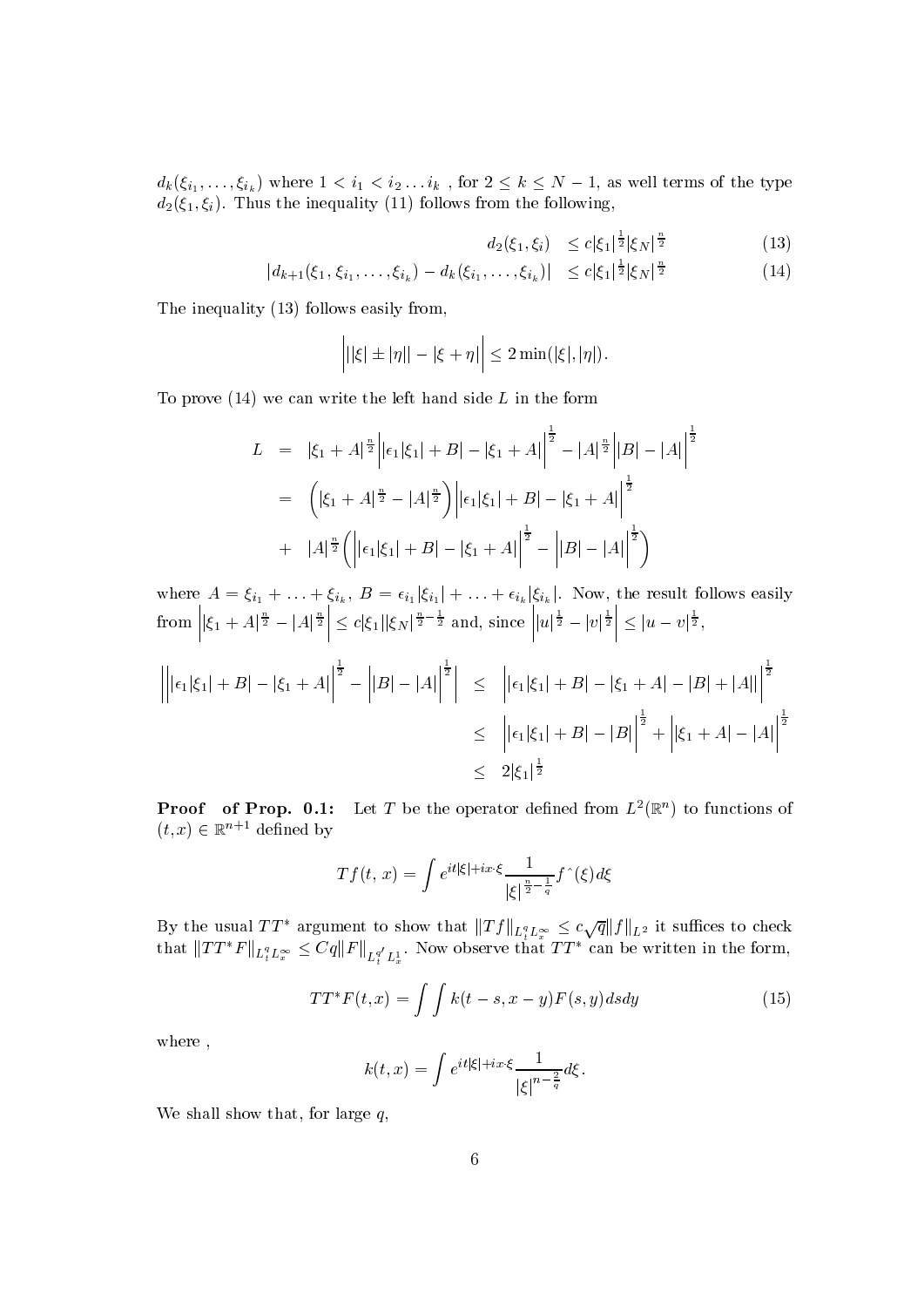$$
|k(t, x)| \le Cq \frac{1}{|t|^{\frac{2}{q}}} \tag{16}
$$

Thus, from  $(15)$ ,

$$
||TT^*F(t,\cdot)||_{L_x^{\infty}} \leq Cq \int \frac{1}{|t-s|^{\frac{2}{q}}} ||F(s,\cdot)||_{L_x^1}.
$$

By applying the Hardy-Littlewood inequality<sup>5</sup> we infer that,

$$
\|TT^*F\|_{L_t^qL_x^\infty}\leq Cq\|F\|_{L_t^{q'}L_x^\infty}
$$

as desired-by the prove it for n  $\mathbb{P}$  remains to prove it for n  $\mathbb{P}$  . The prove it for n  $\mathbb{P}$  $n \geq 3$  is only slightly more involved. In that case,  $k(t, x) = \int_0^\infty e^{it\lambda} \frac{\sin \lambda |x|}{\lambda |x|} \frac{1}{\lambda |x|}$  $\mathbf{y}$  is a set of  $\mathbf{y}$  $\sim$   $\sim$   $\sim$  $\lambda^{1-\frac{2}{q}}$  $k = k_1 + k_2$  with

$$
k_1 = \int_0^{\frac{1}{|t|}} e^{it\lambda} \frac{\sin \lambda |x|}{\lambda |x|} \frac{1}{\lambda^{1-\frac{2}{q}}} d\lambda
$$
  

$$
k_2 = \int_{\frac{1}{|t|}}^{\infty} e^{it\lambda} \frac{\sin \lambda |x|}{\lambda |x|} \frac{1}{\lambda^{1-\frac{2}{q}}} d\lambda
$$

Clearly

$$
|k_1| \leq \int_0^{\frac{1}{|t|}} \lambda^{-1+\frac{2}{q}} d\lambda = \frac{q}{2} |t|^{-\frac{2}{q}}.
$$

On the other hand, if  $\frac{16}{2} \leq |x|$ ,

$$
|k_2| \le \frac{1}{|x|} \int_{\frac{1}{|t|}}^{\infty} \frac{1}{\lambda^{-2 + \frac{2}{q}}} d\lambda \le \frac{1}{1 - \frac{2}{q}} \frac{1}{|x|} |t|^{1 - \frac{2}{q}}
$$
  

$$
\le C |t|^{-\frac{2}{q}}.
$$

Finally, for  $|x| \leq \frac{1}{2}$ , we make a change of variables and then integrate by parts as follows

$$
k_2(x) = |x|^{-\frac{2}{q}} \int_{\frac{|x|}{|t|}}^{\infty} e^{i\frac{|t|}{|x|}\lambda} \frac{\sin \lambda}{\lambda} \lambda^{-1+\frac{2}{q}} d\lambda
$$
  

$$
= |x|^{-\frac{2}{q}} \int_{\frac{|x|}{|t|}}^{\infty} \frac{|x|}{|t|} \frac{d}{d\lambda} (e^{i\frac{|t|}{|x|}\lambda}) \frac{\sin \lambda}{\lambda} \lambda^{-1+\frac{2}{q}} d\lambda
$$
  

$$
= k_{21} + k_{22} + k_{23}.
$$

The absolute value of the boundary term  $K_{21}$  is clearly bounded by  $|x|^{-\frac{1}{q}}\frac{|x|}{|t|}(\frac{|x|}{|t|})^{-1+\frac{1}{q}}=$  $|t|^{-\frac{1}{q}}$ . Also,

 ${}^5\text{Which}$  is valid for all  $q>2$  , with a uniform constant.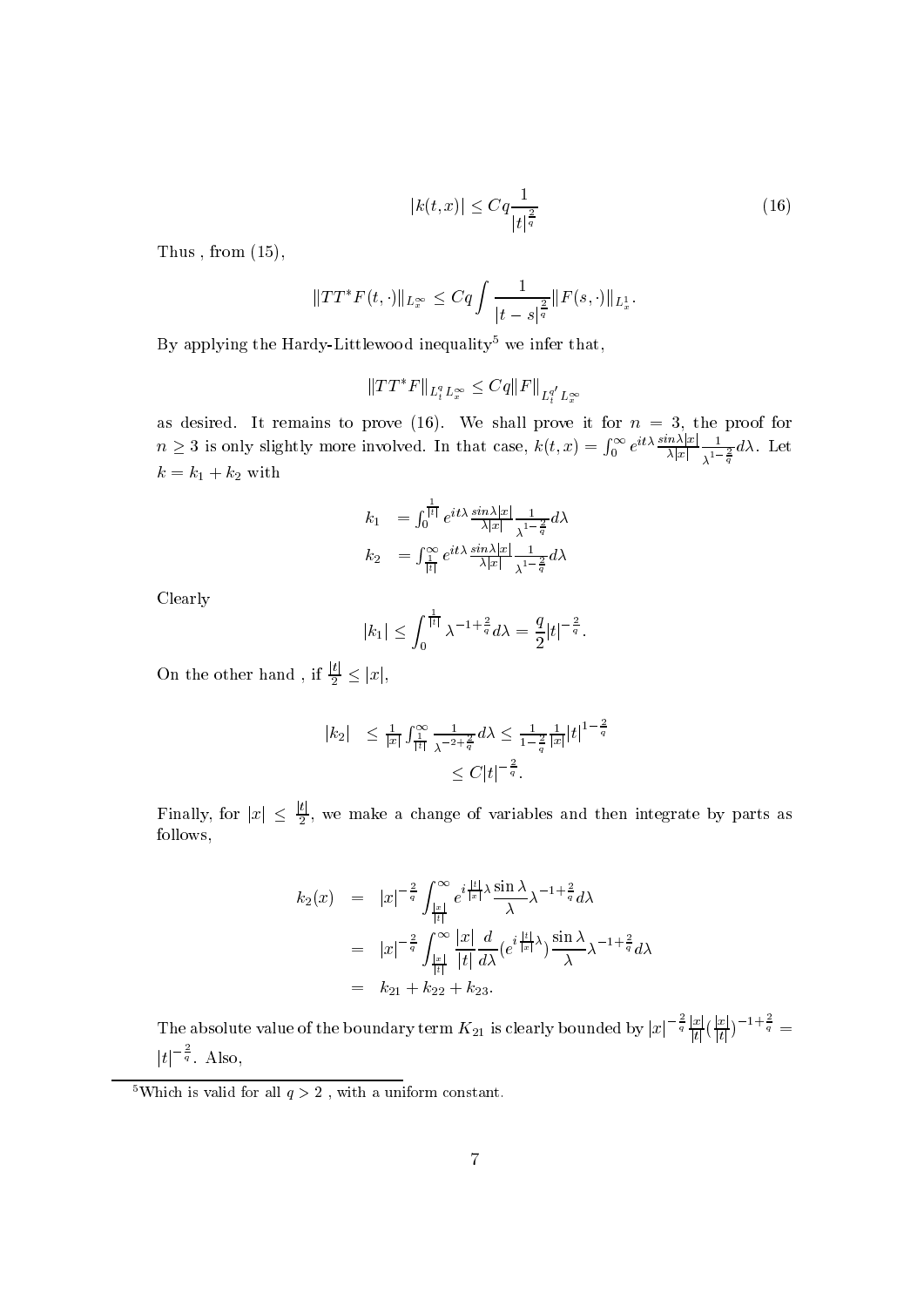$$
|k_{22}| = |x|^{-\frac{2}{q}} \frac{|x|}{|t|} \left| \int_{\frac{|x|}{|t|}}^{\infty} e^{i\frac{|t|}{|x|}} \lambda \frac{\sin \lambda}{\lambda} \frac{d}{d\lambda} \lambda^{-1+\frac{2}{q}} \right|
$$
  
\n
$$
\leq |x|^{-\frac{2}{q}} \frac{|x|}{|t|} (1 - \frac{2}{q}) \int_{\frac{|x|}{|t|}}^{\infty} \lambda^{-2+\frac{2}{q}} d\lambda
$$
  
\n
$$
\leq |t|^{-\frac{2}{q}}
$$
  
\n
$$
|k_{23}| = |x|^{-\frac{2}{q}} \frac{|x|}{|t|} \left| \int_{\frac{|x|}{|t|}}^{\infty} e^{i\frac{|t|}{|x|}} \lambda \frac{d}{d\lambda} (\frac{\sin \lambda}{\lambda}) \lambda^{-1+\frac{2}{q}} d\lambda \right|
$$
  
\n
$$
\leq C|x|^{-\frac{2}{q}} \frac{|x|}{|t|} \int_{\frac{|x|}{|t|}}^{\infty} \lambda^{-2+\frac{2}{q}} d\lambda
$$
  
\n
$$
\leq C|t|^{-\frac{2}{q}}.
$$

Hence  $|k_2| \leq C |t|^{-\frac{1}{q}}$  as desired.

This ends the proof of Theorem - This ends the proof of the proof of the proof of formulas consequence of formulas  $(9)$  and Theorem 3.

Proof of Theorem - Without loss of generality we may assume that u is a solution of  $\Box u = 0$  with data  $u = f \in H_{\frac{n}{2}}$ ,  $\partial_t u = 0$  at  $t = 0$ . In view of Theorem 3 we have the formula

$$
\mathcal{D}(u^N) = C_N^1 u \mathcal{D}(u^{N-1}) - C_N^2 u^2 \mathcal{D}(u^{N-2}) + \dots (-1)^{N-2} u^{N-2} \mathcal{D}(u^2) + E_N \tag{17}
$$

where  $E_N$  verifies the estimate,

$$
||E_N||_{L^2(\mathbb{R}^{n+1})} \le C^N N^{\frac{N}{2}} \tag{18}
$$

Next, we remark  $^6$ 

$$
\mathcal{D}(e^{i\lambda u})e^{-i\lambda u} = \sum_{k=0}^{\infty} \frac{i\lambda E_k}{k!}
$$
 (19)

Hence

$$
\|\mathcal{D}e^{i\lambda u}\|_{L^2} \le Ce^{C\lambda^2} \|f\|_{H^{n/2}} \tag{20}
$$

Therefore, if we write

$$
F(u) = \int e^{i\lambda u} \tilde{F}(\lambda) d\lambda \tag{21}
$$

we conclude

$$
\|\mathcal{D}F(u)\|_{L^2} \le C\|f\|_{H^{n/2}} \int e^{C\lambda^2} |\tilde{F}(\lambda)| d\lambda \tag{22}
$$

Uur formula is not true for general functions  $u$ , but is true for bounded ones. Out of convenience, let  $s$ assume  $u$  has Schwartz data, thus is bounded, and we prove an a priori estimate with constants independent of the  $L^{\sim}$  norm of  $u$ .